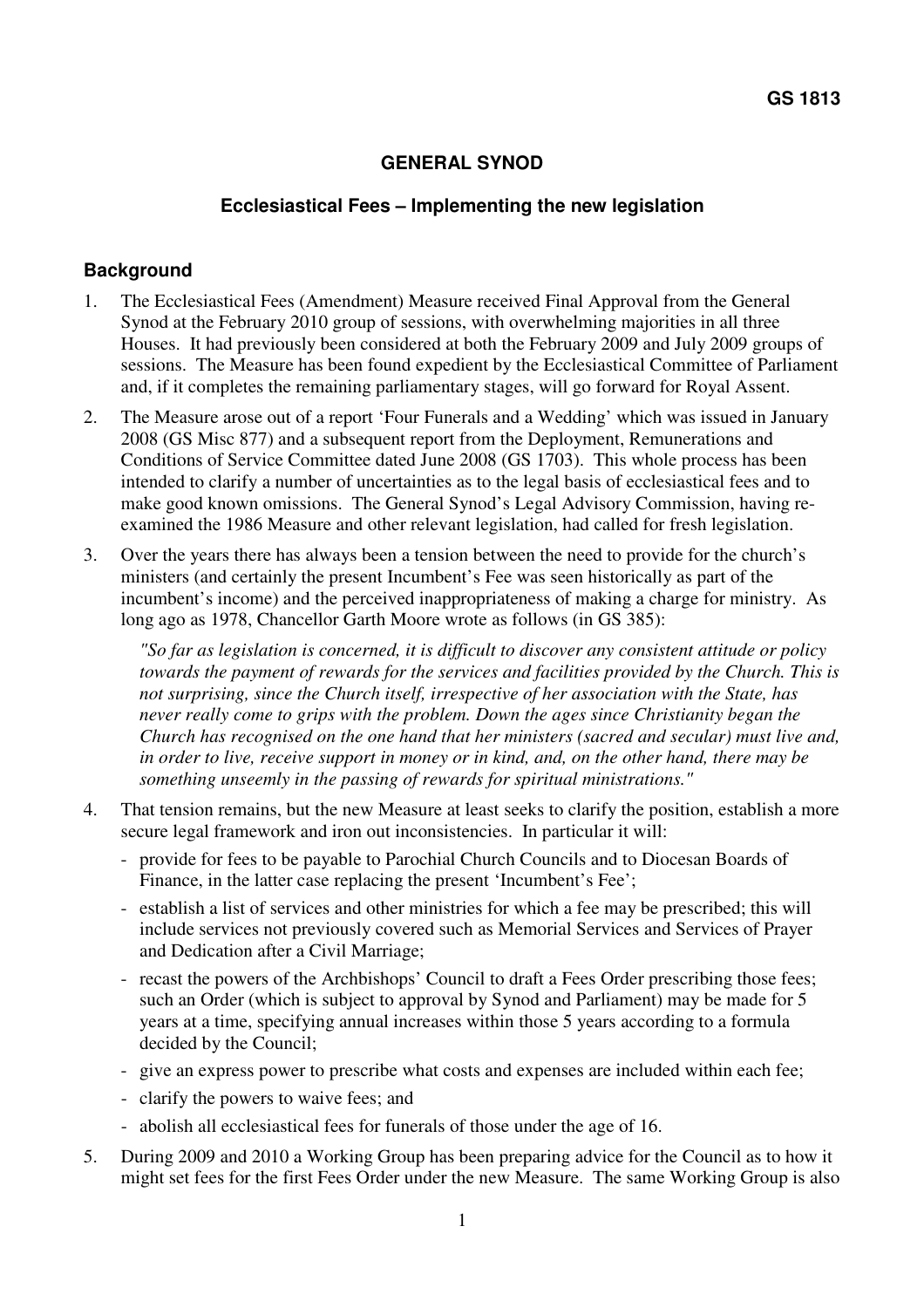drafting guidance which the Council may wish to issue to Diocesan Boards of Finance concerning those fees which will become due to them.

6. The purpose of this paper, which follows discussion in the Archbishops' Council and is brought to Synod for a take note debate at the Council's request, is twofold. First it provides an opportunity for the new Synod, more than a third of whom have become members since the legislation was debated, to engage with the subject before the first new Fees Order is brought forward for decision, probably in July. Secondly, it is intended as an opportunity for the Council- and the Fees Working Group- to hear views on the principles that should inform the levels at which fees are set, before deciding what proposals to bring to Synod..

#### **Ecclesiastical Fees: the current context**

- 7. Any discussion of fees has to be set in the context of the Church of England's pastoral and missionary ministry to the nation. The church and its ministers have the great privilege of sharing the love of God through the various pastoral rites and ministries for which the Council may specify a fee – mainly those for which there is liturgical provision in *Common Worship: Pastoral Services*. The mission potential of these pastoral opportunities has been powerfully underlined by the work of the Weddings Project, and a similar project around funerals would be very likely to show the same. Our approach to setting fees should take full account of the pastoral services and ministries being a mission opportunity.
- 8. During the passage of the legislation some argued that the mission setting for these pastoral ministries meant that there should be no fee for some or all elements of the ministry provided. It was argued that such a move could be seen as giving a bold and clear message about grace, not least in times of financial hardship. Synod did not accept this proposal.
- 9. It decided that the legislation should continue to provide for fees to be prescribed in respect of specified duties carried out by the clergy and others. It did, however include a power to set a nil fee in respect of any of the matters for which fees may be prescribed. It also gave incumbents a discretion to waive fees in an individual case (following consultation with the wardens in the case of the PCC fee). It remains a matter of principle that no one should be denied access to the ministry of the church because of an inability to pay.
- 10. As noted above, the Measure also abolishes all ecclesiastical fees for the funeral of someone aged under 16.
- 11. The most recent available figures suggest that dioceses currently receive just under £20m a year from money assigned to them by incumbents from their fees; while PCCs received some £30m. While some of this latter sum will include money received and paid on to others (bell ringers, organists etc), probably at least half goes to defray church costs.
- 12. So, while relatively small compared with annual church expenditure of over £1bn, it can be seen that fee income, at somewhere over £35m a year, makes a significant and much needed contribution towards the real costs associated with making ministry available in every community in the nation. Indeed, continuing to offer them on a universal basis has clear implications for the funding and availability of authorised ministers and for the maintenance of our 16,000 church buildings (of which over 13,000 are listed).
- 13. Another issue raised by many during the discussions around the Measure has been the importance of maintaining and indeed enhancing the quality of the ministry offered on these occasions. Anecdotal evidence (as well as the more rigorous research of the Weddings Project) gives us clear examples of excellent and imaginative ministry exercised by ministers and parishes in many places; sadly, it also tells us of ministry that falls short of the best.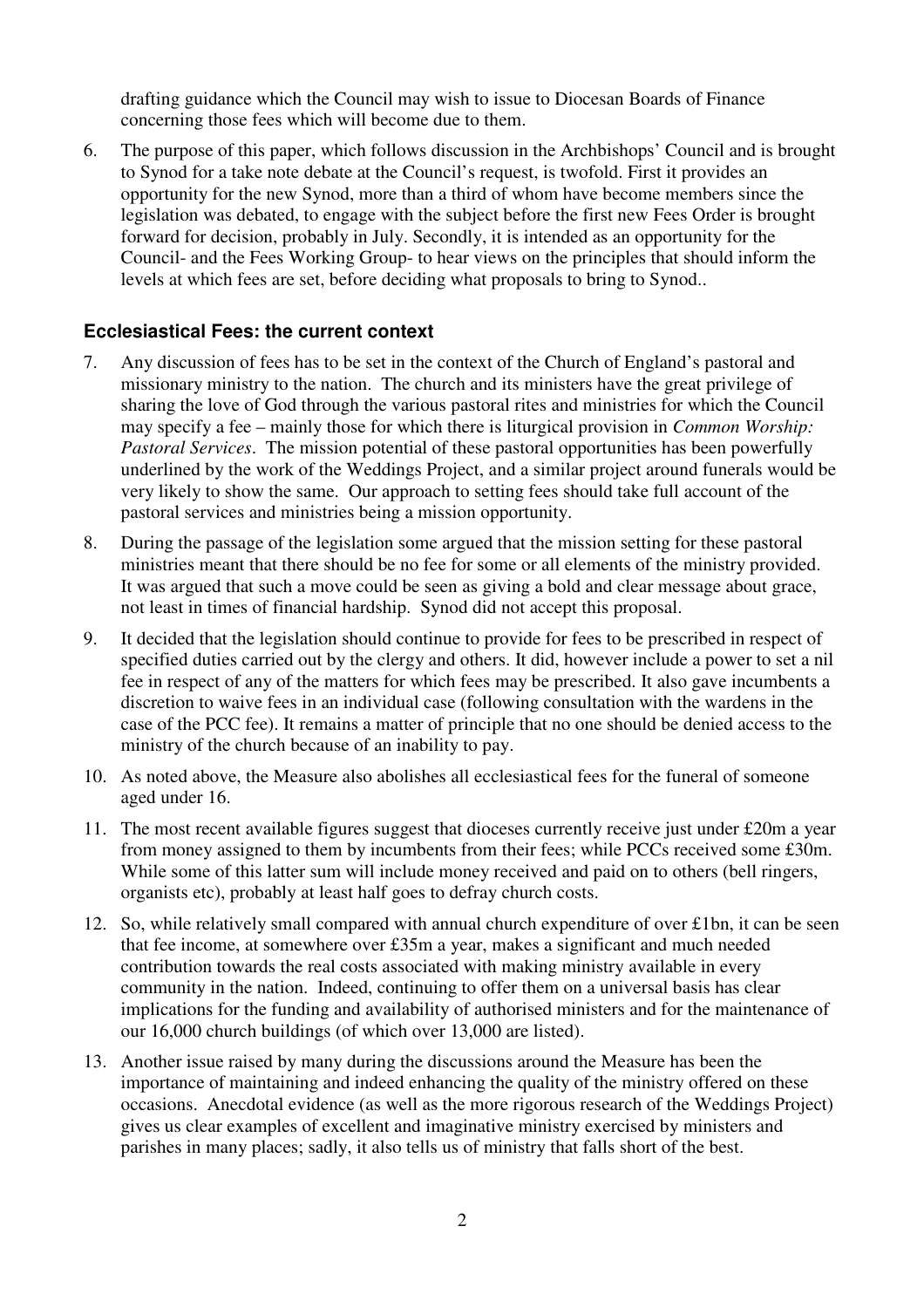14. The need is, therefore, clear for continuous ministerial development (CMD) which encourages clergy and other ministers to see this ministry as a high priority, and which fosters excellence in the exercise of this ministry. Such excellence is of course important in its own right, but our attention to it is focussed more sharply by the increasing presence of civil celebrants and others offering pastoral rites and services. There is of course a cost to providing good CMD.

## **The Level of Fees – General Principles**

- 15. The Measure provides for the Council to prescribe fees payable to Parochial Church Councils and Diocesan Boards of Finance on the basis that these are the two bodies that are responsible for the costs of providing ministry and also, in the case of PCCs, for maintaining church buildings and churchyards.
- 16. In all the thinking around the Measure, the amount payable to a PCC has been seen as related to the provision of a church building or churchyard (where appropriate) and the costs of local administration and ministry. The amount payable to a DBF has been conceived as a contribution towards the cost of providing authorised ministry. Unlike the Incumbent's Fee (which it broadly replaces) the DBF fee is no longer a payment or remuneration for a particular minister, but rather a contribution to the church's costs in providing ministry. A DBF would, however, be free to offer remuneration to those not in receipt of a stipend (retired ministers, SSMs, Readers etc) – indeed some dioceses already do this.
- 17. Following the previous Synod's decision that fees should be prescribed, **a first general principle which has guided the Working Group is that fees should be justifiable on the basis of some relationship to actual costs incurred.** This principle leads to a greater degree of transparency than is possible with the present fee levels, where the amounts bear no relationship to actual costs or indeed to any other identifiable figures. Account would, therefore, be taken of the real costs and fees set at a level which covers most situations in relation to, for example, the costs of maintaining a church building.
- 18. **A second principle is that of uniformity in the main fees specified**. Information about fees is readily available on web-sites and people find it strange when there is no consistency across what they see as one entity – the Church of England. While some have argued for 'banding' according to the size or running costs of a church building, the Working Group has resisted that argument on the basis that a parishioner (or person with a qualifying connection) should not have to pay a different amount simply because their parish church happens to be a particularly grand or costly building.
- 19. In point of fact, the Measure does not give any power to make such variations, the same arguments against the creation of a 'post-code lottery' in relation to parochial fees having been accepted by those responsible for the policy behind the Measure.
- 20. **A third principle is that of inclusivity and is intended to reduce the scope for the sort of 'extras' that are currently charged by some churches**. All necessary costs and expenses regularly incurred would, therefore, be expressly included in the statutory fees, leaving no scope for extra charges for such things as heating, lighting, cleaning, care-taking; administration etc.
- 21. The level of fees would reflect this. Experience suggests that it is these 'extras' that have in the past caused difficulties and misunderstanding when, for example, wide variations in charges are found between different parishes. The only allowable 'extras' would be where there is a genuine choice – music, bells, flowers, additional printing etc. For some churches this will be quite a significant change on the present situation.
- 22. **The final general principle is that of affordability, not least for those least able to pay.** While fees help offset the real costs of church buildings and authorised ministry, it would be entirely wrong to give any appearance of simply seeking to make money from our ministry.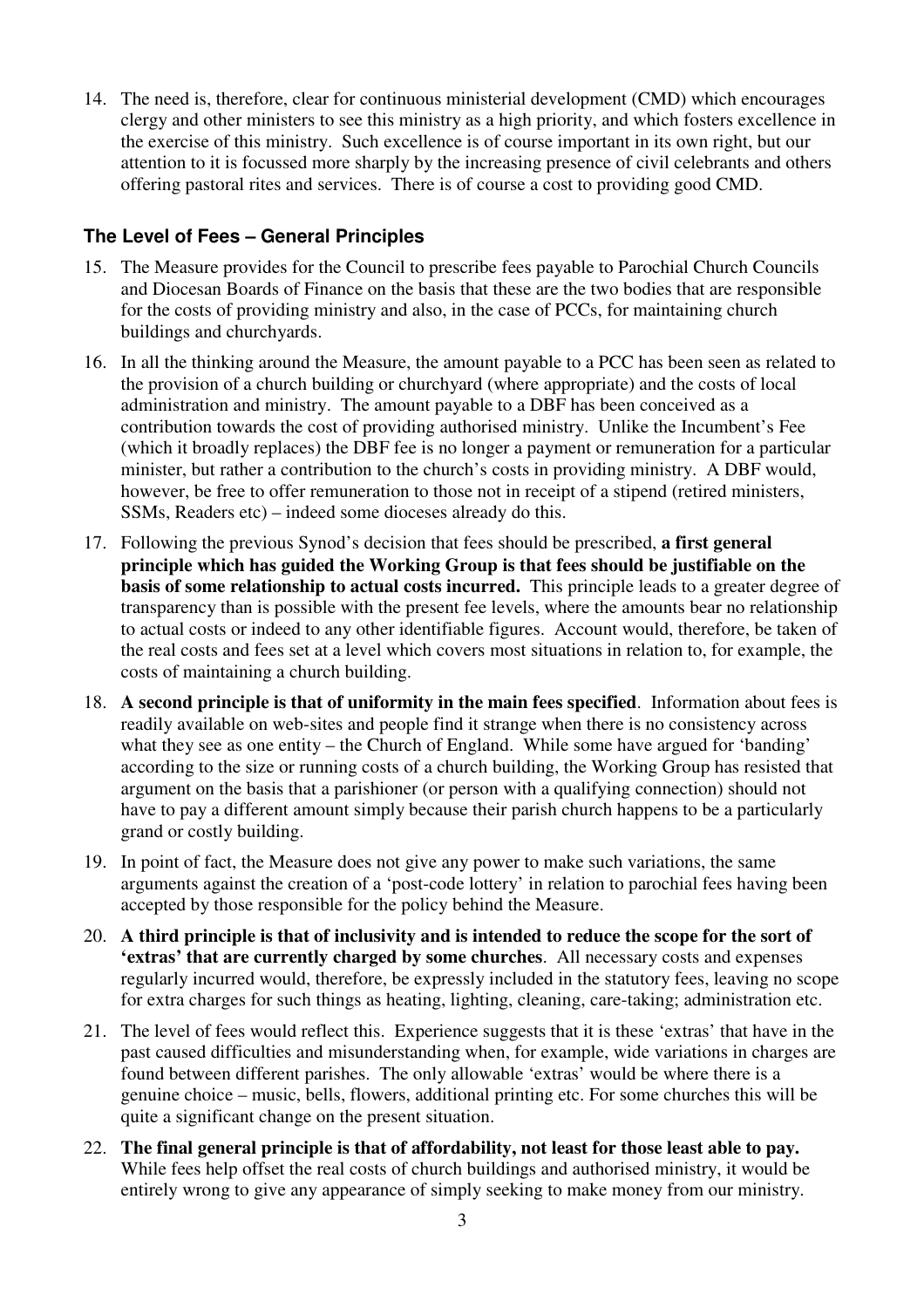The fee level should, therefore, be that of a 'reasonable contribution towards the costs incurred'. In addition, as noted above, wherever the level is set there will be those for whom the right course is to exercise the right of waiver as provided for in the Measure.

23. These four principles (link to actual costs, uniformity, inclusivity and affordability) are those which are guiding the Working Group's thinking at present. The Working Party does not envisage advising the Archbishops' Council to exercise the power to set a nil fee.

#### **Fees due to a Diocesan Board of Finance**

- 24. A rigid formula may well not be sensible or practicable. But the principles outlined above would lead to a DBF fee which had some relationship to the total, actual cost borne by a DBF for a full time stipendiary minister (at present reckoned to be £45,414pa) adjusted pro rata for the average ministerial time likely to be devoted to the ministry in question.
- 25. Because this fee will in law belong to the DBF, it will be for each DBF to decide how this income will be applied. It is likely that most of this will be towards stipends (but see below on payments to ministers without stipend). DBFs may also wish to apply some fee income to CMD, promotion of church marriages and covering the DBF's own administration costs.
- 26. While the level set nationally for the DBF fee would be based on costs relating to a stipendiary minister, it would be payable irrespective of who happened to officiate at a particular service. Stipendiary clergy would not receive any part of the fee.
- 27. Guidance to DBFs would suggest an amount which they might wish to offer as remuneration to ministers (clergy and Readers), including the retired, who are not in receipt of a stipend. This amount needs to be a reasonable remuneration, bearing in mind that we rely on the willing participation of such ministers in order to offer a universal ministry to the nation.

### **Fees due to a Parochial Church Council**

- 28. In its thinking so far, the Working Group has seen the fees payable to a PCC as incorporating contributions towards:
	- running and maintaining church buildings, calculated by reference to the national statistics for such costs;
	- care-taker/verger, parish administration and lay pastoral ministry.
- 29. In line with the principles (above), the Working Group's intention is that the prescribed fees would be as inclusive as possible, thus minimising the scope for PCCs to charge so-called 'extras'. Thus the fee would:
	- make a good contribution to the real costs of running and maintaining a church building; there would be no additions allowed such as for heating in the winter as the overall fee would be calculated to include full costs over a year;
	- be sufficient to pay for the time of a paid secretary and a paid verger/caretaker if in a particular parish those tasks are undertaken on a voluntary basis, then the parish benefits through the volunteers giving of their time;
	- provide the PCC with some income even for a funeral taking place at a crematorium, thus recognising that such services make demands on the PCC even without using the church building.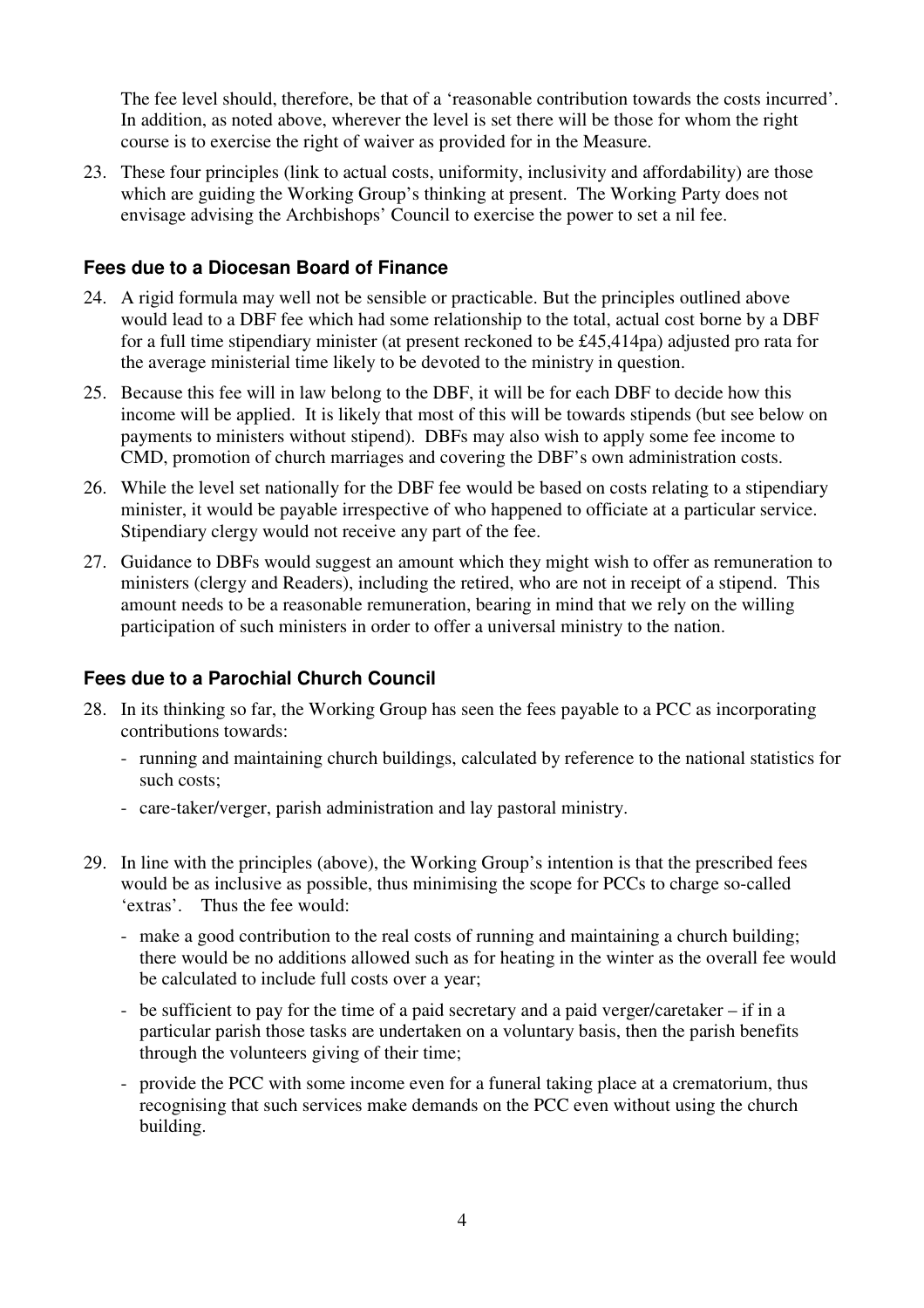#### **Payments to others**

- 30. Last summer there was a certain amount of reaction arising from a newspaper report about fees for organists and other musicians. It is worth making clear that it is not intended to bring these fees within the scope of Parochial Fees Orders. They will continue to need to be covered by PCCs in their agreements with musicians with fees being agreed with, and charged to, those who wish to engage the services of organists and other musicians.
- 31. Particular concern has been expressed about organists taking a fee when another organist plays, and lack of clarity about when a recording is such as to justify an additional fee. These are contractual matters between the various parties involved rather than issues for a Parochial Fees Order. It will be for the Council to decide whether to enter into a more structured discussion with RSCM and other bodies on these two matters.

#### **A Fees Order for 2012**

- 32. If Royal Assent for the Measure is given in the early part of this year, the immediate task for the Archbishops' Council will be to prepare a Fees Order for the period 2012 to 2017 and bring it before Synod in July 2011. The Council will be assisted in its work by listening to the Synod's response to this paper.
- 33. The Working Group is preparing advice for the Council on the basis of the principles outlined above - in particular the setting of fee levels in some relationship to actual costs incurred. The legislation was not prepared with the intention of securing any fundamental change to the overall contribution that fee income makes to the church's income. But, even if the overall income were to remain broadly similar, the unclear and largely arbitrary basis on which fees seem to have been set down the years means that there could well be some noticeable changes to individual fees – with some going down and others up.
- 34. In considering the options for specific fees, the Working Party is conscious that some apparent increases might well not amount to net increases in real terms because the prescribed fee would include many of the items previously charged as 'extras'. The Working Party has also found that even quite small changes to the underlying assumptions (e.g. about the time needed to exercise a particular ministry in an excellent way) can significantly affect the resulting figures. The position in relation to two particular services may serve as useful indicators to help Synod to consider the principles.
- 35. At present the basic fees for a wedding (including publishing banns) amount to £284, but many PCCs then seek to add various additional charges for administration, cleaning, special heating etc., (separate from the fees payable to musicians, bell-ringers etc).
- 36. If the possibility of making those additional charges were removed by a new fees order (because the order provided that those costs and expenses were to be included in the statutory fee), the basic fee would need to be quite a bit higher to preserve the present overall contribution to the costs incurred by the Church of England in providing marriage services in church. In terms of the Church of England as a whole, couples would pay no more overall than they do now; but the introduction of a common fee across the country would mean that at the moment of transition, the amount payable would go up in some churches and down in others.
- 37. A particularly difficult instance is that of a Funeral Service in church before or after burial or cremation. In the past, the fee for such a service has been deliberately held down in order to make it the same as the fee for a full service at a crematorium. As a result the present PCC fee of £45 is about 30% of the figure that would emerge from a calculation based on costs incurred. Clearly an increase of that level would be problematic. There is, therefore, a question whether the cost of a service in church should continue to be kept at its present low level, or, if not, by how far it should be allowed to rise, whether immediately or over a transitional period.